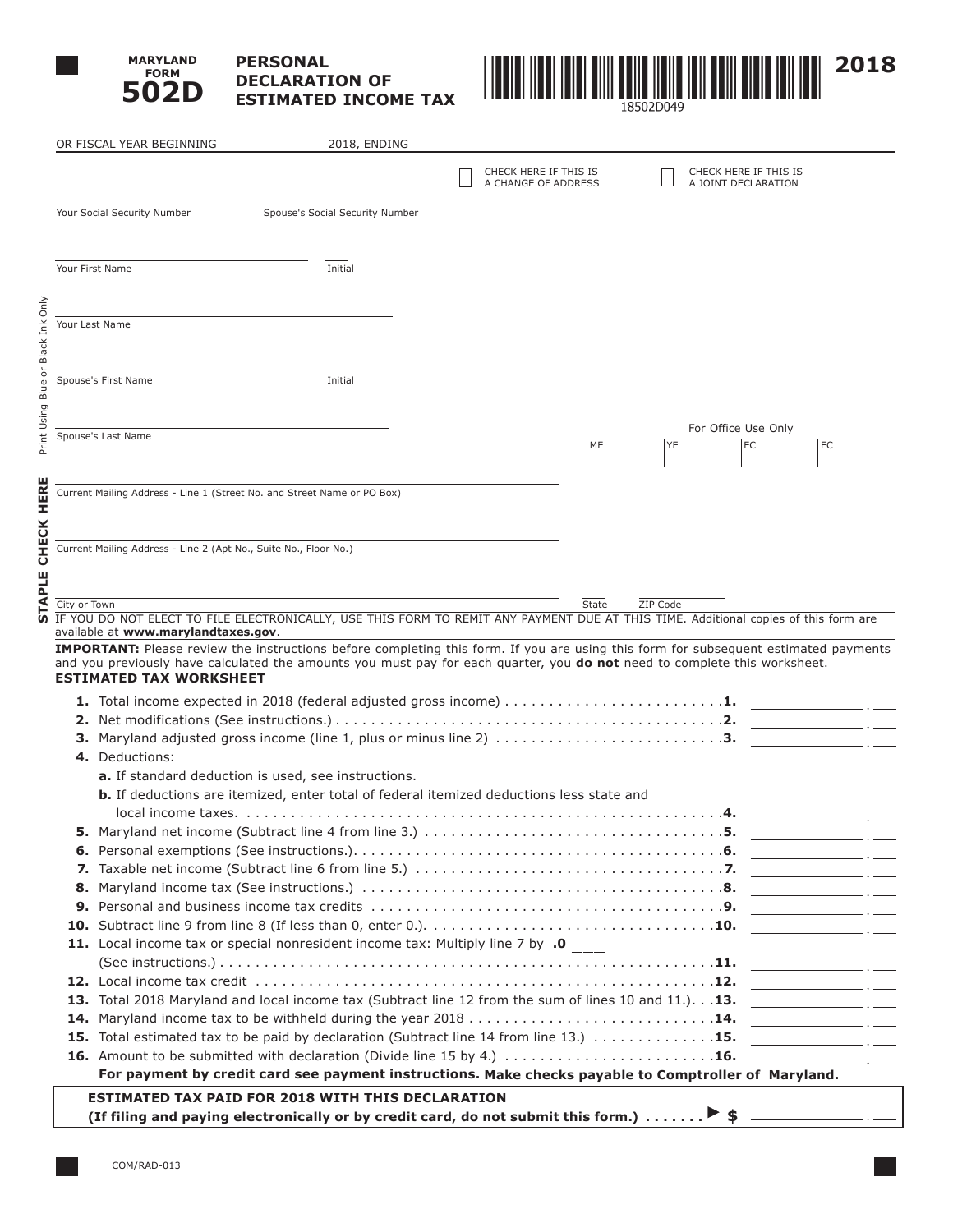

## **PERSONAL DECLARATION OF ESTIMATED INCOME TAX INSTRUCTIONS**

**Purpose of declaration** The filing of a declaration of estimated Maryland income tax is a part of the pay-as-you-go plan of income tax collection adopted by the State. If you have any income such as pensions, business income, lottery, capital gains, interest, dividends, etc., from which no tax is withheld, or wages from which not enough Maryland tax is withheld, you may have to pay estimated taxes. The law is similar to the federal law.

**Who must file a declaration** You must file a declaration of estimated tax if you are required to file a Maryland income tax return *and* your gross income would be expected to develop a tax of more than \$500 in excess of your Maryland withholding.

You must file a declaration with payment in full within 60 days of receiving \$500 or more of income from awards, prizes, lotteries or raffles, whether paid in cash or property if Maryland tax has not been withheld. A married couple may file a joint declaration. If you are filing a joint declaration, both Social Security numbers must be entered. If filing on behalf of a minor, the name and Social Security number of the minor must be entered.

**When to file a declaration** You must pay at least one-fourth of the total estimated tax on line 15 of this form on or before **April 15, 2018**. The remaining quarterly payments are due **June 15, 2018, September 15, 2018 and January 15, 2019**. You may pay the total estimated tax with your first payment, if you wish. If you are filing on a fiscal year basis, each payment is due by the 15th day of the 4th, 6th, 9th and 13th months following the beginning of the fiscal year.

**Overpayment of tax** If you overpaid your 2017 income tax (Form 502 or 505), you may apply all or part of the overpayment to your 2018 estimated tax. If the overpayment applied equals or exceeds the estimated tax liability for the first quarterly payment, you are not required to file the declaration. If the overpayment applied is less than the estimated tax liability, you should file the declaration and pay the balance of the first installment.

**How to estimate your 2018 tax** The worksheet is designed to develop an estimate of your 2018 Maryland and local income tax. Be as accurate as you can in forecasting your 2018 income. You may use your 2017 income tax as a guide, but if you will receive more income than you did in 2017, you must pay at least 110% of your prior year tax to avoid interest for underpayment of estimated tax. For the purpose of estimating, rounding all amounts to the nearest dollar is recommended.

Nonresidents who want to estimate 2018 Maryland taxes may use the Nonresident Estimate Tax Calculator at **www.marylandtaxes.gov**.

#### **Specific Instructions:**

**Line 1.** Total income expected in 2018 is your estimated federal adjusted gross income.

**Line 2.** Net modifications. You must add certain items to your federal adjusted gross income. See Instruction 12 of the tax instructions. You may subtract certain items from federal adjusted gross income. See Instruction 13 of the tax instructions. Enter on this line the net result of additions and subtractions.

**Line 4.** Deductions. You may compute your tax using the standard deduction method or the itemized deduction method.

**Standard deduction.** Compute 15% of line 3.

**If Filing Status 1, 3, 6:** If the amount computed is less than \$1,500, enter \$1,500; if the amount is between \$1,500 and \$2,000, enter that amount; if the amount is more than \$2,000, enter \$2,000.

**If Filing Status 2, 4, 5**: If the amount computed is less than \$3,000, enter \$3,000; if the amount is between \$3,000 and \$4,000, enter that amount; if the amount is more than \$4,000, enter \$4,000.

**Itemized deductions.** Enter the total of federal itemized deductions less state and local income taxes.

**Line 6.** Personal exemptions. If your FAGI will be \$100,000 or less, you are allowed:

- a. \$3,200 each for taxpayer and spouse.
- b. \$1,000 each for taxpayer and spouse if age 65 or over and/or blind.
- c. \$3,200 for each allowable dependent, other than taxpayer and spouse. The amount is doubled for allowable dependents age 65 or over.

 If your FAGI will be more than \$100,000, see chart below to determine the amount of exemption you can claim for items a and c above.

|                        |                        | If you will file your tax return                                         |                                                                                          |  |  |  |
|------------------------|------------------------|--------------------------------------------------------------------------|------------------------------------------------------------------------------------------|--|--|--|
|                        | If Your federal AGI is | Single or<br>Married Filing<br>Separately<br>Each<br><b>Exemption is</b> | Joint, Head of<br>Household<br>or Qualifying<br>Widow(er)<br>Each<br><b>Exemption is</b> |  |  |  |
|                        | \$100,000 or less      | \$3,200                                                                  | \$3,200                                                                                  |  |  |  |
| Over                   | <b>But not</b><br>over |                                                                          |                                                                                          |  |  |  |
| \$100,000              | \$125,000              | \$1,600                                                                  | \$3,200                                                                                  |  |  |  |
| \$125,000              | \$150,000              | \$800                                                                    | \$3,200                                                                                  |  |  |  |
| \$150,000<br>\$175,000 |                        | \$0                                                                      | \$1,600                                                                                  |  |  |  |
| \$175,000<br>\$200,000 |                        | \$0                                                                      | \$800                                                                                    |  |  |  |
|                        | In excess of \$200,000 | \$0                                                                      | \$0                                                                                      |  |  |  |

**Line 8.** Maryland income tax. Use the tax rate schedules below to compute your tax on the amount on line 7.

For taxpayers filing as Single, Married Filing Separately, or as Dependent Taxpayers. This rate also is used for taxpayers filing as Fiduciaries.

#### **Tax Rate Schedule I**

| If taxable net income is: |     |               |             | <b>Maryland Tax is:</b> |                          |  |  |  |
|---------------------------|-----|---------------|-------------|-------------------------|--------------------------|--|--|--|
| At least:                 |     | but not over: |             |                         |                          |  |  |  |
|                           | \$0 | \$1,000       |             | 2.00%                   | of taxable net income    |  |  |  |
| \$1,000                   |     | \$2,000       | \$20.00     | plus 3.00%              | of excess over \$1,000   |  |  |  |
| \$2,000                   |     | \$3,000       | \$50.00     | plus 4.00%              | of excess over \$2,000   |  |  |  |
| \$3,000                   |     | \$100,000     | \$90.00     | plus 4.75%              | of excess over \$3,000   |  |  |  |
| \$100,000                 |     | \$125,000     | \$4,697.50  | plus 5.00%              | of excess over \$100,000 |  |  |  |
| \$125,000                 |     | \$150,000     | \$5,947.50  | plus 5.25%              | of excess over \$125,000 |  |  |  |
| \$150,000                 |     | \$250,000     | \$7,260.00  | plus 5.50%              | of excess over \$150,000 |  |  |  |
| \$250,000                 |     | $- -$         | \$12,760.00 | plus 5.75%              | of excess over \$250,000 |  |  |  |